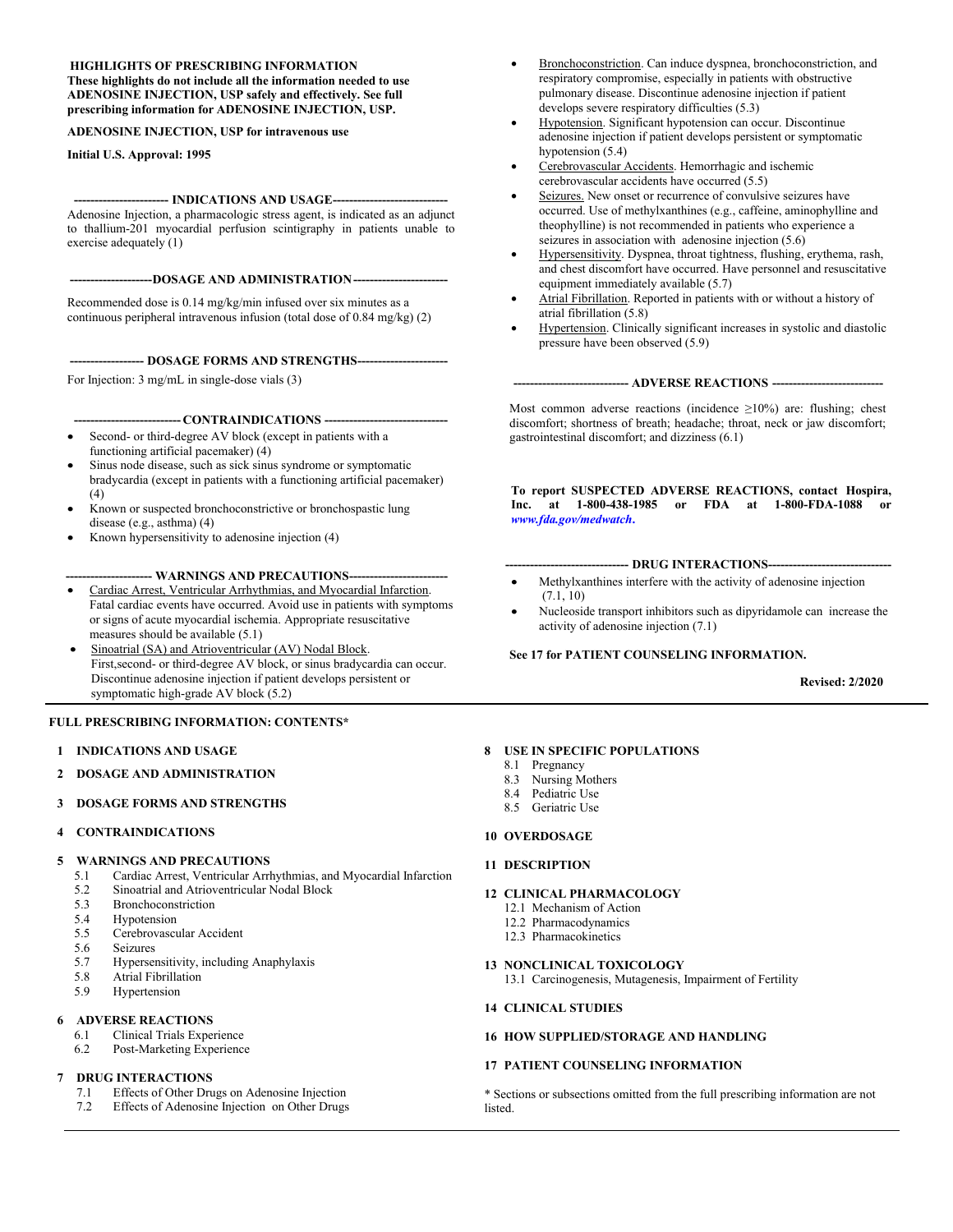# **FULL PRESCRIBING INFORMATION**

# **1 INDICATIONS AND USAGE**

Adenosine Injection is indicated as an adjunct to thallium-201 myocardial perfusion scintigraphy in patients unable to exercise adequately.

# **2 DOSAGE AND ADMINISTRATION**

The recommended adenosine injection dose is 0.14 mg/kg/min infused over six minutes (total dose of 0.84 mg/kg) (Table 1).

- Administer adenosine injection only as a continuous peripheral intravenous infusion
- Inject Thallium-201 at the midpoint of the adenosine injection infusion (i.e., after the first three minutes of adenosine injection)
- Thallium-201 is physically compatible with adenosine injection and may be injected directly into the adenosine injection infusion set
- Inject Thallium-201 as close to the venous access as possible to prevent an inadvertent increase in the dose of adenosine injection (the contents of the intravenous tubing) being administered

Visually inspect adenosine injection for particulate matter and discoloration prior to administration. Do not administer adenosine injection if it contains particulate matter or is discolored.

There are no data on the safety or efficacy of alternative adenosine injection infusion protocols. The safety and efficacy of adenosine injection administered by the intracoronary route have not been established.

| <b>Patient Weight</b><br>(kilograms) | <b>Infusion Rate</b><br>(mL per minute over<br>6 minutes for total dose of<br>$0.84$ mg/kg) |
|--------------------------------------|---------------------------------------------------------------------------------------------|
| 45                                   | 2.1                                                                                         |
| 50                                   | 2.3                                                                                         |
| 55                                   | 2.6                                                                                         |
| 60                                   | 2.8                                                                                         |
| 65                                   | 3                                                                                           |
| 70                                   | 3.3                                                                                         |
| 75                                   | 3.5                                                                                         |
| 80                                   | 3.8                                                                                         |
| 85                                   | 4                                                                                           |
| 90                                   | 4.2                                                                                         |

#### **Table 1 Dosage Chart for Adenosine Injection**

The nomogram displayed in Table 1 was derived from the following general formula:

#### **0.14 (mg/kg/min) x total body weight (kg) = Infusion rate (mL/min) Adenosine injection concentration (3 mg/mL)**

### **3 DOSAGE FORMS AND STRENGTHS**

Adenosine Injection is supplied as 20 mL and 30 mL single-dose vials containing a sterile, nonpyrogenic, clear solution of adenosine 3mg/mL.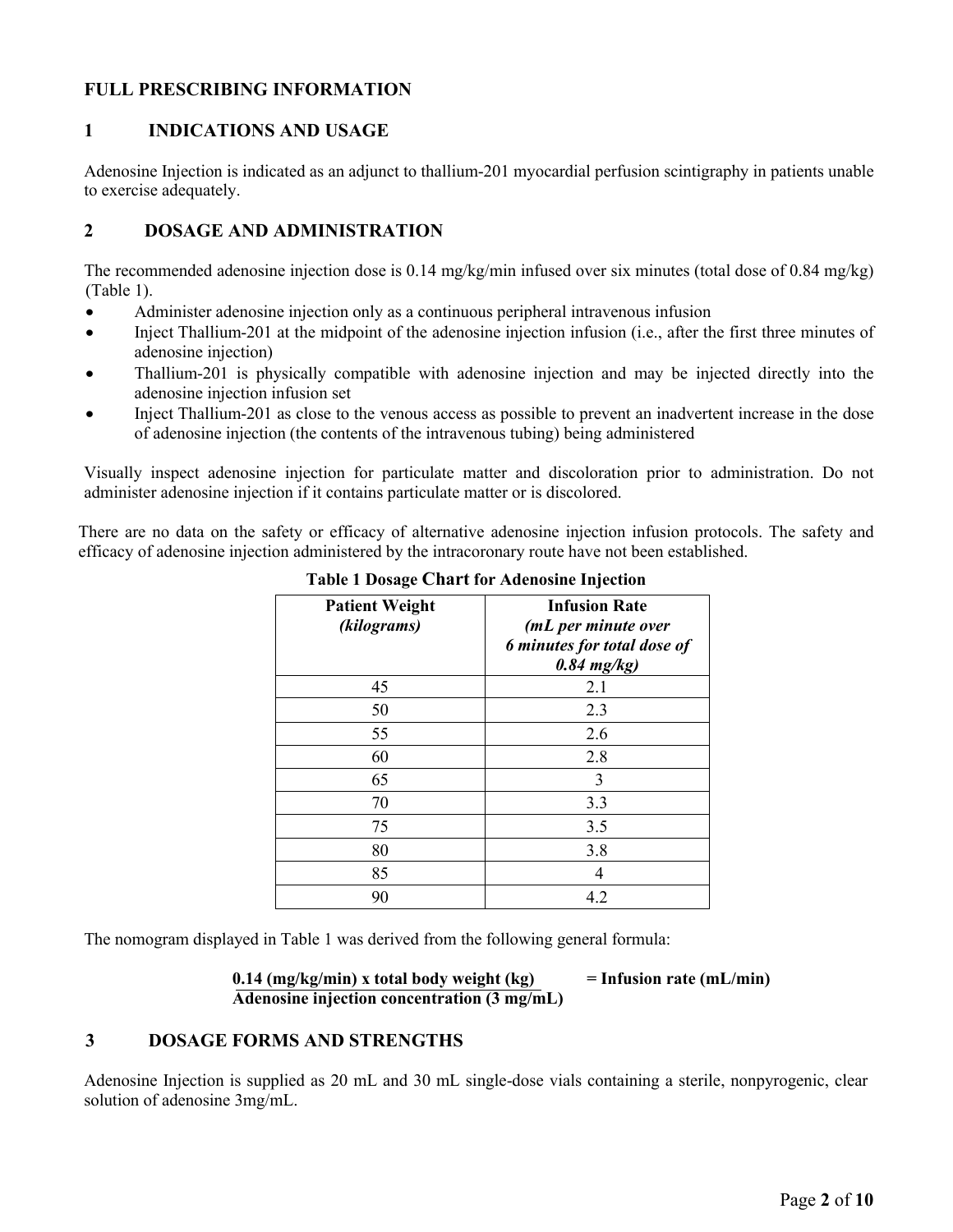# **4 CONTRAINDICATIONS**

Adenosine injection is contraindicated in patients with:

- Second- or third-degree AV block (except in patients with a functioning artificial pacemaker) [*see Warnings and Precautions (5.2)*]
- Sinus node disease, such as sick sinus syndrome or symptomatic bradycardia (except in patients with a functioning artificial pacemaker) [*see Warnings and Precautions (5.2)*]
- Known or suspected bronchoconstrictive or bronchospastic lung disease (e.g., asthma) [*see Warnings and Precautions (5.3)*]
- Known hypersensitivity to adenosine injection [*see Warnings and Precautions (5.7)*]

# **5 WARNINGS AND PRECAUTIONS**

### **5.1 Cardiac Arrest, Ventricular Arrhythmias, and Myocardial Infarction**

Fatal and nonfatal cardiac arrest, sustained ventricular tachycardia (requiring resuscitation), and myocardial infarction have occurred following adenosine infusion. Avoid use in patients with symptoms or signs of acute myocardial ischemia, for example, unstable angina or cardiovascular instability; these patients may be at greater risk of serious cardiovascular reactions to adenosine injection. Appropriate resuscitative measures should be available [*see Overdosage (10)*].

### **5.2 Sinoatrial and Atrioventricular Nodal Block**

Adenosine injection exerts a direct depressant effect on the SA and AV nodes and may cause first-, second- or third-degree AV block, or sinus bradycardia. In clinical trials, approximately 6% of patients developed AV block following adenosine injection administration (first-degree heart block developed in 3%, second-degree in 3%, and third-degree in 0.8% of patients) [*see Clinical Trials Experience (6.1)*].

Use adenosine injection with caution in patients with pre-existing first-degree AV block or bundle branch block. Do not use in patients with high-grade AV block or sinus node dysfunction (except in patients with a functioning artificial pacemaker). Discontinue adenosine injection in any patient who develops persistent or symptomatic highgrade AV block.

#### **5.3 Bronchoconstriction**

Adenosine injection administration can cause dyspnea, bronchoconstriction, and respiratory compromise. Adenosine injection should be used with caution in patients with obstructive lung disease not associated with bronchoconstriction (e.g., emphysema, bronchitis). Do not use in patients with bronchoconstriction or bronchospasm (e.g., asthma). Discontinue adenosine injection in any patient who develops severe respiratory difficulties. Resuscitative measures should be available prior to adenosine injection administration [*see Clinical Trials Experience (6.1), Overdosage (10), and Clinical Pharmacology (12.2)*]*.*

### **5.4 Hypotension**

Adenosine injection is a potent peripheral vasodilator and can induce significant hypotension. The risk of serious hypotension may be higher in patients with autonomic dysfunction, hypovolemia, stenotic valvular heart disease, pericarditis or pericardial effusions, or stenotic carotid artery disease with cerebrovascular insufficiency. Discontinue adenosine injection in any patient who develops persistent or symptomatic hypotension.

### **5.5 Cerebrovascular Accident**

Hemorrhagic and ischemic cerebrovascular accidents have occurred. Hemodynamic effects of adenosine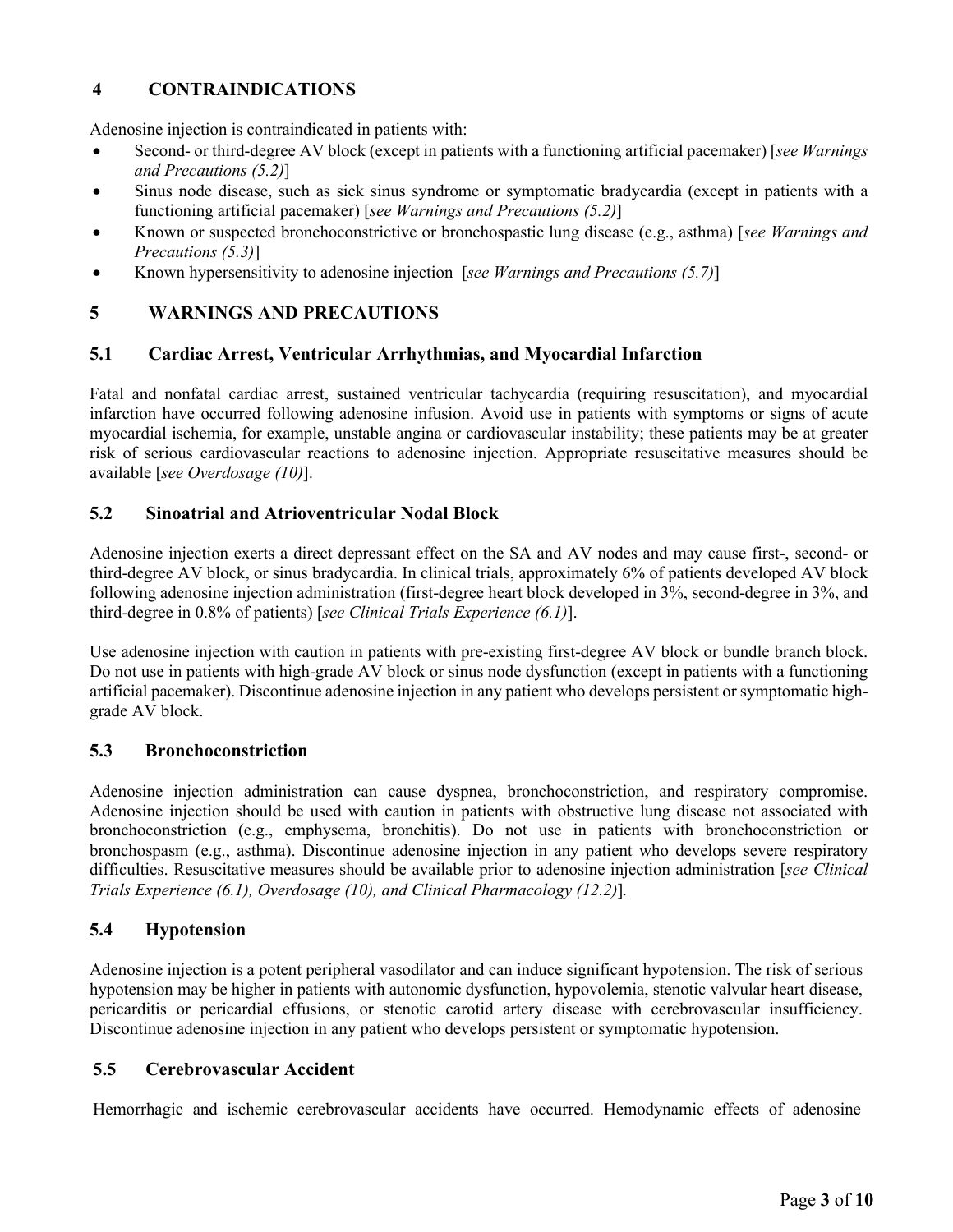injection including hypotension or hypertension can be associated with these adverse reactions. [*see Warnings and Precautions (5.4) and (5.9)*].

# **5.6 Seizures**

New-onset or recurrence of convulsive seizures has occurred following adenosine injection. Some seizures are prolonged and require emergent anticonvulsive management. Aminophylline may increase the risk of seizures associated with adenosine injection. Methylxanthine use is not recommended in patients who experience seizures in association with adenosine injection administration [*see Overdosage (10)*]*.*

# **5.7 Hypersensitivity, including Anaphylaxis**

Dyspnea, throat tightness, flushing, erythema, rash, and chest discomfort have occurred. Symptomatic treatment may be required. Have personnel and appropriate treatment available. Resuscitative measures may be necessary if symptoms progress. [*see Post-Marketing Experience (6.2)*]*.*

### **5.8 Atrial Fibrillation**

Adenosine injection can cause atrial fibrillation in patients with or without a history of atrial fibrillation. Atrial fibrillation typically began 1.5 to 3 minutes after initiation of adenosine injection, lasted for 15 seconds to 6 hours, and spontaneously converted to normal sinus rhythm [*see Post-Marketing Experience (6.2)*].

# **5.9 Hypertension**

Adenosine injection can induce clinically significant increases in systolic and diastolic blood pressure. Most increases resolved spontaneously within several minutes, but in some cases, hypertension lasted for several hours [*see Clinical Trials Experience (6.1)*].

### **6 ADVERSE REACTIONS**

The following adverse reactions are discussed in more detail in other sections of the prescribing information:

- Fatal Cardiac Arrest, Ventricular Arrhythmias, and Myocardial Infarction [*see Warnings and Precautions 5.1)*]
- Sinoatrial and Atrioventricular Nodal Block [*see Warnings and Precautions (5.2)*]
- Bronchoconstriction [*see Warnings and Precautions (5.3)*]
- Hypotension [*see Warnings and Precautions (5.4)*]
- Cerebrovascular Accident [*see Warnings and Precautions (5.5)*]
- Seizures [*see Warnings and Precautions (5.6)*]
- Hypersensitivity [*see Warnings and Precautions (5.7)*]
- Atrial fibrillation [*see Warnings and Precautions (5.8)*]
- Hypertension [*see Warnings and Precautions (5.9)*]

### **6.1 Clinical Trials Experience**

Because clinical trials are conducted under widely varying conditions, adverse reaction rates observed in the clinical trials of a drug cannot be directly compared to rates in the clinical trials of another drug and may not reflect the rates observed in practice.

The following adverse reactions, with an incidence of at least 1%, were reported with adenosine injection among 1,421 patients in clinical trials. 11% of the adverse reactions occurred several hours after adenosine injection administration. 8% of the adverse reactions began with adenosine infusion and persisted for up to 24 hours.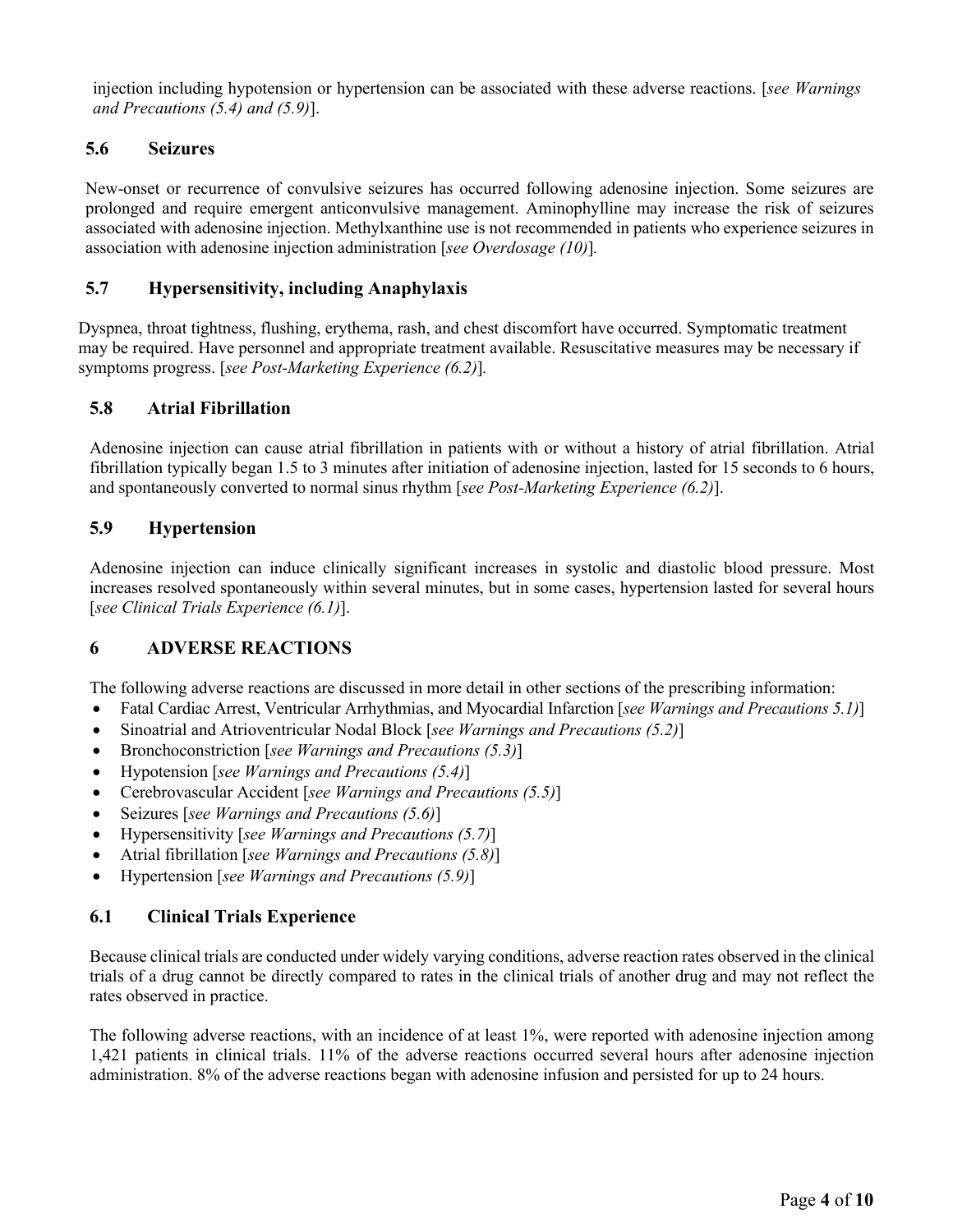The most common (incidence  $\geq 10\%$ ) adverse reactions to adenosine injection are flushing, chest discomfort, shortness of breath, headache, throat, neck or jaw discomfort, gastrointestinal discomfort, and dizziness (Table 2).

| <b>Adverse Reactions</b>       | <b>Adenosine Injection</b> |
|--------------------------------|----------------------------|
|                                | $N=1,421$                  |
| Flushing                       | 44%                        |
| Chest discomfort               | 40%                        |
| Dyspnea                        | 28%                        |
| Headache                       | 18%                        |
| Throat, neck or jaw discomfort | 15%                        |
| Gastrointestinal discomfort    | 13%                        |
| Lightheadedness/dizziness      | 12%                        |
| Upper extremity discomfort     | $4\%$                      |
| ST segment depression          | 3%                         |
| First-degree AV block          | 3%                         |
| Second-degree AV block         | 3%                         |
| Paresthesia                    | 2%                         |
| Hypotension                    | $2\%$                      |
| <b>Nervousness</b>             | $2\%$                      |
| Arrhythmias                    | $1\%$                      |

**Table 2 Adverse Reactions in Clinical Trials (Frequency ≥1%)**

Adverse reactions to adenosine injection of any severity reported in less than 1% of patients include:

| Body as a Whole:           | back discomfort, lower extremity discomfort, weakness                 |
|----------------------------|-----------------------------------------------------------------------|
| Cardiovascular System:     | myocardial infarction, ventricular arrhythmia, third-degree AV block, |
|                            | bradycardia, palpitation, sinus exit block, sinus pause, T-wave       |
|                            | changes, hypertension (systolic blood pressure $>$ 200 mm Hg)         |
| <b>Respiratory System:</b> | cough                                                                 |
| Central nervous System:    | drowsiness, emotional instability, tremors                            |
| Genital/Urinary System:    | Vaginal pressure, urgency                                             |
| Special Senses:            | blurred vision, dry mouth, ear discomfort, metallic taste, nasal      |
|                            | congestion, scotomas, tongue discomfort                               |

# **6.2 Post-Marketing Experience**

The following adverse reactions have been reported from marketing experience with adenosine injection. Because these reactions are reported voluntarily from a population of uncertain size, are associated with concomitant diseases and multiple drug therapies and surgical procedures, it is not always possible to reliably estimate their frequency or establish a causal relationship to drug exposure.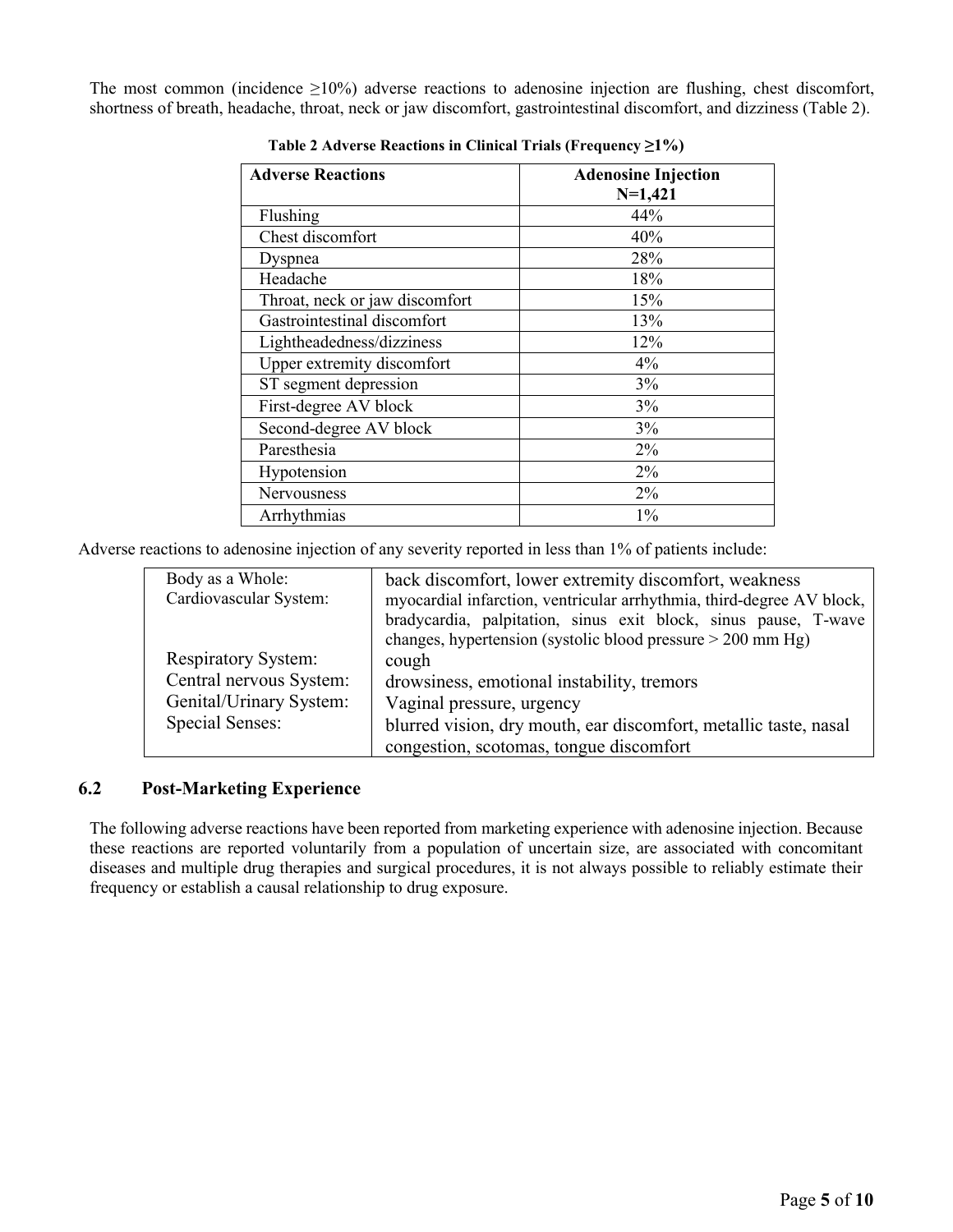| Cardiac Disorders:                    | cardiac arrest, atrial fibrillation, cardiac failure,<br>myocardial infarction, tachycardia, ventricular arrhythmia |
|---------------------------------------|---------------------------------------------------------------------------------------------------------------------|
| Gastrointestinal Disorders:           | nausea and vomiting                                                                                                 |
| General Disorders and Administration  |                                                                                                                     |
| Site Conditions:                      | chest pain, injection site reaction, infusion site pain                                                             |
| Immune System Disorders:              | hypersensitivity                                                                                                    |
| Nervous System Disorders:             | cerebrovascular accident including intracranial hemorrhage,                                                         |
|                                       | seizure activity including tonic-clonic (grand mal) seizures,                                                       |
|                                       | loss of consciousness                                                                                               |
| Respiratory, Thoracic and Mediastinal |                                                                                                                     |
| Disorders:                            | bronchospasm, respiratory arrest, throat tightness                                                                  |

# **7 DRUG INTERACTIONS**

# **7.1 Effects of Other Drugs on Adenosine injection**

- The vasoactive effects of adenosine are inhibited by adenosine receptor antagonists, (such as methylxanthines (e.g., caffeine, aminophylline, and theophylline). The safety and efficacy of adenosine injection in the presence of these agents has not been systematically evaluated [*see Overdosage (10)*]*.*
- The vasoactive effects of adenosine injection are potentiated by nucleoside transport inhibitors such as dipyridamole. The safety and efficacy of adenosine in the presence of dipyridamole has not been systematically evaluated.
- Whenever possible, drugs that might inhibit or augment the effects of adenosine should be withheld for at least five half-lives prior to the use of adenosine injection.

### **7.2 Effects of Adenosine Injection on Other Drugs**

Adenosine injection has been given with other cardioactive drugs (such as beta adrenergic blocking agents, cardiac glycosides, and calcium channel blockers) without apparent adverse interactions, but its effectiveness with these agents has not been systematically evaluated. Because of the potential for additive or synergistic depressant effects on the SA and AV nodes, however, adenosine injection should be used with caution in the presence of these agents [*see Warnings and Precautions (5.2)*].

# **8 USE IN SPECIFIC POPULATIONS**

### **8.1 Pregnancy**

Animal reproduction studies have not been conducted with adenosine; nor have studies been performed in pregnant women. Because it is not known whether adenosine injection can cause fetal harm when administered to pregnant women, adenosine injection should be used during pregnancy only if clearly needed.

### **8.3 Nursing Mothers**

It is not known whether adenosine injection is excreted in human milk. Because many drugs are excreted in human milk and because of the potential for serious adverse reactions from adenosine injection in nursing infants, the decision to interrupt nursing after administration of adenosine injection or not to administer adenosine injection, should take into account the importance of the drug to the mother.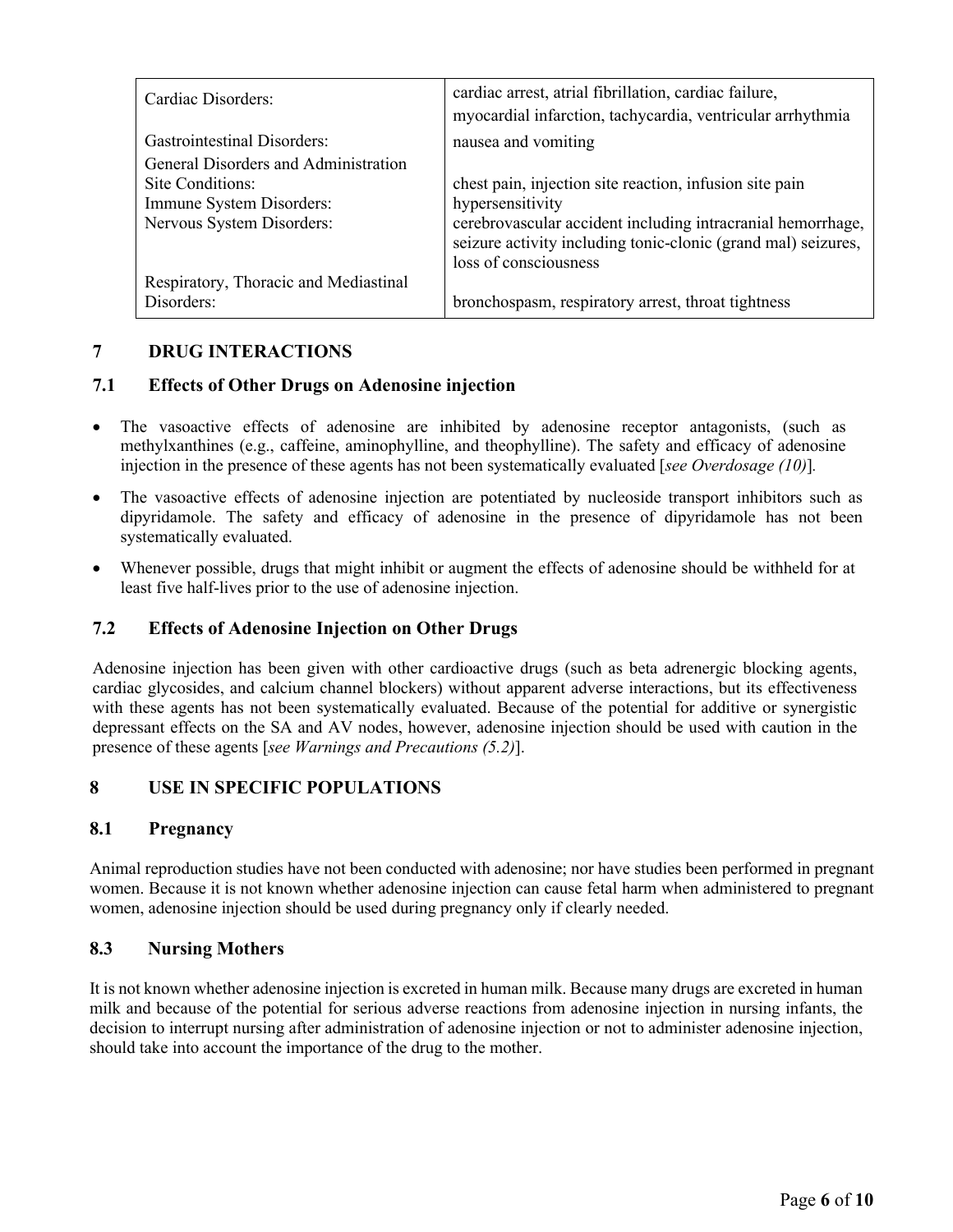### **8.4 Pediatric Use**

The safety and effectiveness of adenosine injection in patients less than 18 years of age have not been established.

### **8.5 Geriatric Use**

Clinical studies with adenosine injection did not include sufficient numbers of subjects aged younger than 65 years to determine whether they respond differently. Other reported experience has not revealed clinically relevant differences of the response of elderly in comparison to younger patients.

# **10 OVERDOSAGE**

The half-life of adenosine is less than 10 seconds and adverse reactions of adenosine injection usually resolve quickly when the infusion is discontinued, although delayed or persistent reactions have been observed. Methylxanthines, such as caffeine, aminophylline, and theophylline, are competitive adenosine receptor antagonists and theophylline has been used to terminate persistent adverse reactions. In clinical trials, theophylline (50 to 125 mg slow intravenous injection) was used to attenuate adenosine injection adverse reactions in approximately 2% of patients. Methylxanthine use is not recommended in patients who experience seizures in association with adenosine injection [*see Drug Interactions (7.1)*].

# **11 DESCRIPTION**

Adenosine is an endogenous nucleoside and is chemically described as 6-amino-9-beta-D-ribofuranosyl-9- H-purine. Adenosine has the following structural formula:



The molecular formula for adenosine is  $C_{10}H_{13}N_5O_4$  and its molecular weight is 267.24.

Adenosine is a white, odorless crystalline powder. It is slightly soluble in water and practically insoluble in alcohol. Solubility increases by warming and lowering the pH of the solution.

Each Adenosine Injection vial contains a sterile, non-pyrogenic solution of adenosine 3 mg/mL and sodium chloride 9 mg/mL in water for injection, with pH between 4.5 and 7.5.

# **12 CLINICAL PHARMACOLOGY**

### **12.1 Mechanism of Action**

Adenosine causes cardiac vasodilation which increases cardiac blood flow. Adenosine is thought to exert its pharmacological effects through activation of purine receptors (cell-surface  $A_1$  and  $A_2$  adenosine receptors). Although the exact mechanism by which adenosine receptor activation relaxes vascular smooth muscle is not known, there is evidence to support both inhibition of the slow inward calcium current reducing calcium uptake, and activation of adenylate cyclase through  $A_2$  receptors in smooth muscle cells. Adenosine may also lessen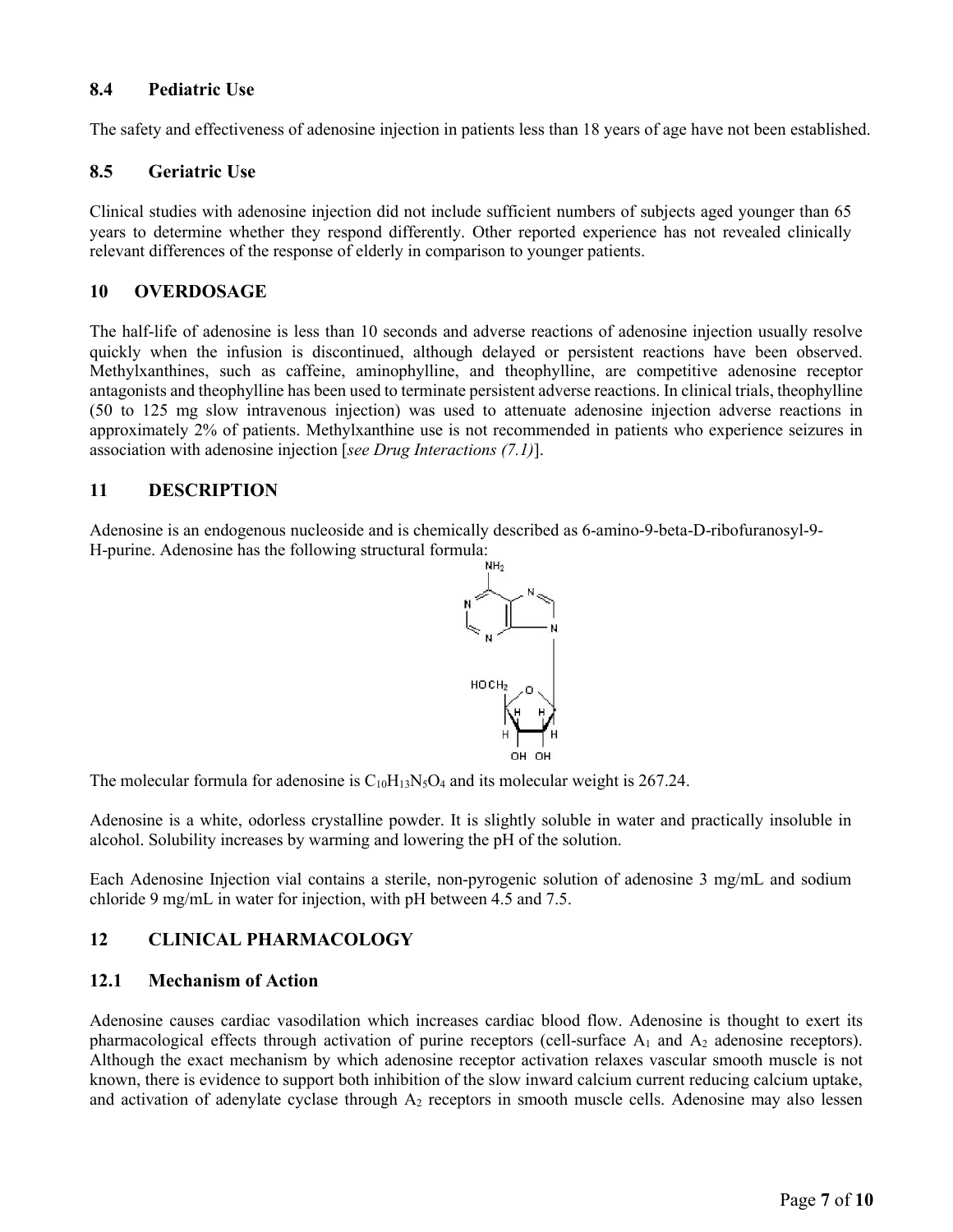vascular tone by modulating sympathetic neurotransmission. The intracellular uptake of adenosine is mediated by a specific transmembrane nucleoside transport system. Once inside the cell, adenosine is rapidly phosphorylated by adenosine kinase to adenosine monophosphate, or deaminated by adenosine deaminase to inosine. These intracellular metabolites of adenosine are not vasoactive.

Myocardial uptake of thallium-201 is directly proportional to coronary blood flow. Since adenosine injection significantly increases blood flow in normal coronary arteries with little or no increase in stenotic arteries, adenosine injection causes relatively less thallium-201 uptake in vascular territories supplied by stenotic coronary arteries i.e., a greater difference is seen after adenosine injection between areas served by normal and areas served by stenotic vessels than is seen prior to adenosine injection.

### **12.2 Pharmacodynamics**

### **Hemodynamic Effects**

Adenosine produces a direct negative chronotropic, dromotropic and inotropic effect on the heart, presumably due to  $A_1$ -receptor agonism, and produces peripheral vasodilation, presumably due to  $A_2$ -receptor agonism. The net effect of adenosine injection in humans is typically a mild to moderate reduction in systolic, diastolic and mean arterial blood pressure associated with a reflex increase in heart rate. Rarely, significant hypotension and tachycardia have been observed [*see Warnings and Precautions (5.4)*].

# **12.3 Pharmacokinetics**

#### **Distribution**

Intravenously administered adenosine distributes from the circulation via cellular uptake, primarily by erythrocytes and vascular endothelial cells. This process involves a specific transmembrane nucleoside carrier system that is reversible, non-concentrative, and bidirectionally symmetrical.

### **Metabolism**

Intracellular adenosine is metabolized either via phosphorylation to adenosine monophosphate by adenosine kinase, or via deamination to inosine by adenosine deaminase in the cytosol. Since adenosine kinase has a lower  $K_m$  and  $V_{max}$  than adenosine deaminase, deamination plays a significant role only when cytosolic adenosine saturates the phosphorylation pathway. Inosine formed by deamination of adenosine can leave the cell intact or can be degraded to hypoxanthine, xanthine, and ultimately uric acid. Adenosine monophosphate formed by phosphorylation of adenosine is incorporated into the high-energy phosphate pool.

#### **Elimination**

While extracellular adenosine is primarily cleared from plasma by cellular uptake with a half-life of less than 10 seconds in whole blood, excessive amounts may be deaminated by an ecto-form of adenosine deaminase.

# **Specific Populations**

# **Renal Impairment**

As adenosine does not require renal function for its activation or inactivation, renal impairment would not be expected to alter its effectiveness or tolerability.

#### **Hepatic Impairment**

As adenosine does not require hepatic function for its activation or inactivation, hepatic impairment would not be expected to alter its effectiveness or tolerability.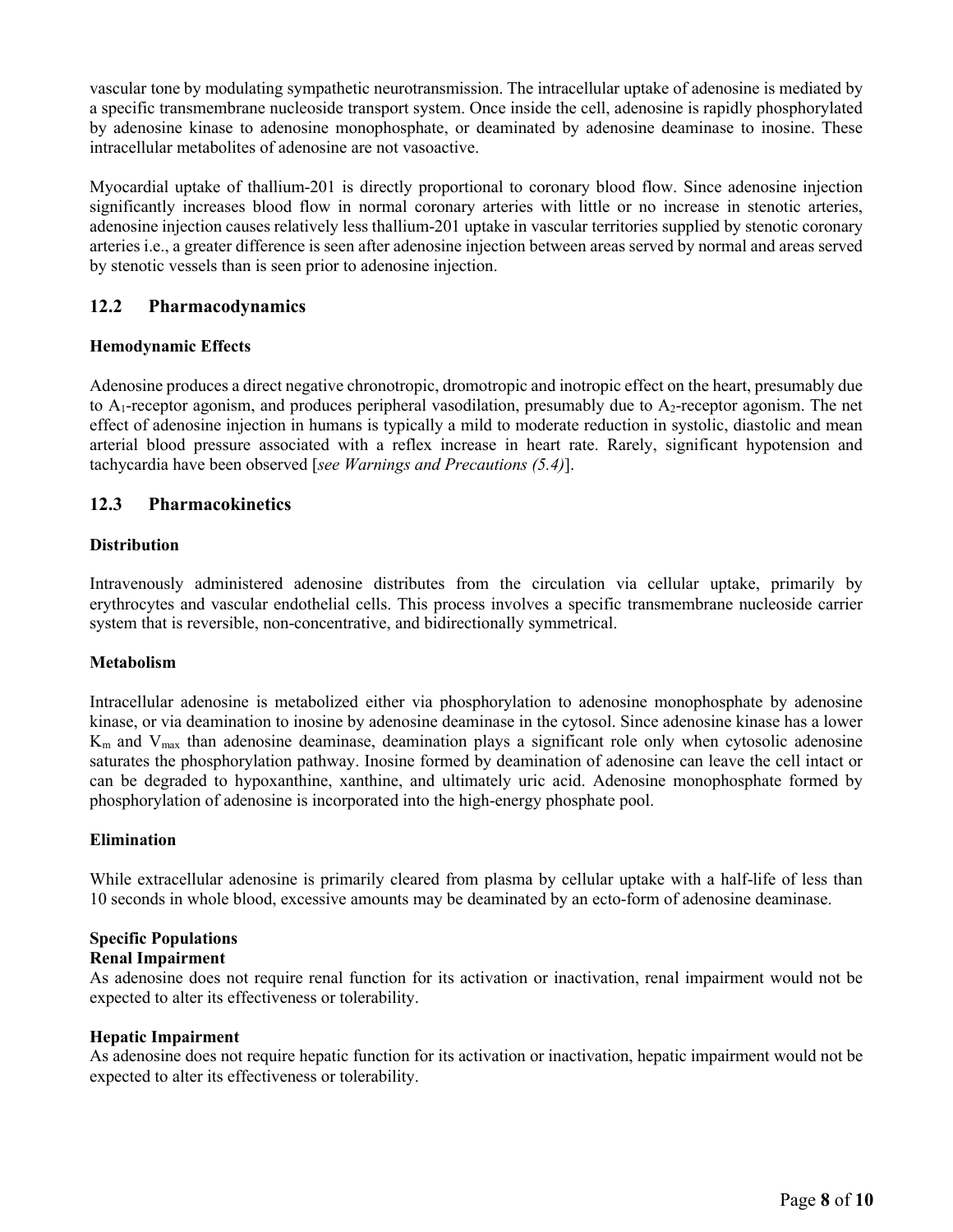# **13 NONCLINICAL TOXICOLOGY**

### **13.1 Carcinogenesis, Mutagenesis, Impairment of Fertility**

Studies in animals have not been performed to evaluate adenosine's carcinogenic potential or potential effects on fertility. Adenosine was negative for genotoxic potential in the Salmonella (Ames Test) and Mammalian Microsome Assay.

Adenosine, however, like other nucleosides at millimolar concentrations present for several doubling times of cells in culture, is known to produce a variety of chromosomal alterations.

# **14 CLINICAL STUDIES**

In two crossover comparative studies involving 319 subjects who could exercise (including 106 healthy volunteers and 213 patients with known or suspected coronary disease), adenosine injection and exercise thallium images were compared by blinded observers. The images were concordant for the presence of perfusion defects in 85.5% of cases by global analysis (patient by patient) and up to 93% of cases based on vascular territories.

In the two studies, 193 patients also had recent coronary arteriography for comparison (healthy volunteers were not catheterized). The sensitivity for detecting angiographically significant disease ( $\geq$  50% reduction in the luminal diameter of at least one major vessel) was 64% for adenosine injection and 64% for exercise testing. The specificity was 54% for adenosine injection and 65% for exercise testing. The 95% confidence limits for adenosine injection sensitivity were 56% to 78% and for specificity were 37% to 71%.

Intracoronary Doppler flow catheter studies have demonstrated that a dose of intravenous adenosine injection of 0.14 mg/kg/min produces maximum coronary hyperemia (relative to intracoronary papaverine) in approximately 95% of cases within two to three minutes of the onset of the infusion. Coronary blood flow velocity returns to basal levels within one to two minutes of discontinuing the adenosine infusion.

# **16 HOW SUPPLIED/STORAGE AND HANDLING**

### **How Supplied**

Adenosine Injection, USP is supplied as 20 mL and 30 mL vials of sterile, nonpyrogenic, preservative-free, solution in normal saline:

| <b>Unit of Sale</b>    | Concentration                   |
|------------------------|---------------------------------|
| NDC 0409-1932-01       | 60 mg/20 mL $(3 \text{ mg/mL})$ |
| 20 mL single-dose vial |                                 |
| NDC 0409-1932-02       | 90 mg/30 mL $(3 \text{ mg/mL})$ |
| 30 mL single-dose vial |                                 |

#### **Storage and Handling**

- Store at 20 to 25°C (68 to 77°F). [See USP Controlled Room Temperature].
- Do not refrigerate as crystallization may occur. If crystallization has occurred, dissolve crystals by warming to room temperature. The solution must be clear at the time of use.
- Discard unused portion.

### **17 PATIENT COUNSELING INFORMATION**

 Advise patients that they may be at increased risk of fatal and nonfatal heart attacks, abnormal heart rhythms, cardiac arrest, heart block, significant increase or decrease in blood pressure, bronchoconstriction,